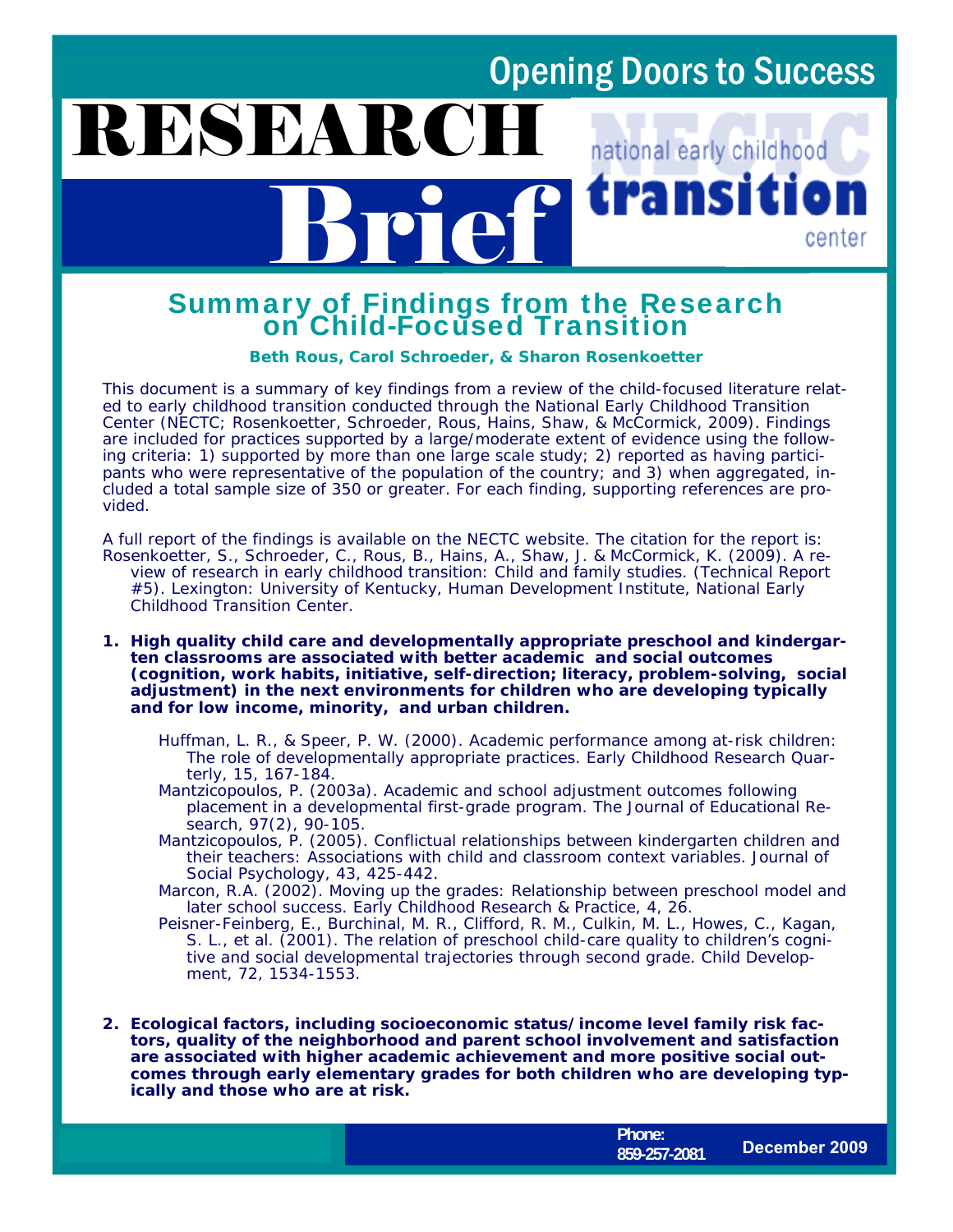### Opening Doors to Success



- Greenberg, M. T., Lengua, L. J., Coie, J. D., & Pinderhughes, E. E. (1999). Predicting developmental outcomes at school entry using a multiple-risk model: Four American communities. *Developmental Psychology, 35,* 403-417.
- Mistry, R. S., Biesanz, J. C., Taylor, L. C., Burchinal, M., & Cox, M. J. (2004). Family income and its relation to preschool children's adjustment for families in the NICHD study of early child care. *Developmental Psychology, 40,* 727-745. Mantzicopoulos, P. (2003b). Flunking kindergarten after Head Start: An inquiry into
- the contribution of contextual and individual variables. *Journal of Educational Psychology, 95,* 268-278.
- **3. A close, positive teacher-child relationship during transition to and in the next environment is associated with better cognitive outcomes for children who are developing typically and for those at risk and with decreased externalizing behavior/positive social relationships for typically developing children.** 
	- Mantzicopoulos, P. (2005). Conflictual relationships between kindergarten children and their teachers: Associations with child and classroom context variables. *Journal of Social Psychology, 43,* 425-442.
	- Peisner-Feinberg, E., Burchinal, M. R., Clifford, R. M., Culkin, M. L., Howes, C., Kagan, S. L., et al. (2001). The relation of preschool child-care quality to children's cognitive and social developmental trajectories through second grade. *Child Development, 72,* 1534-1553.
	- Silver, R. B., Measelle, J. R., Armstrong, J. M., & Essex, M. J. (2004). Trajectories of classroom externalizing behavior: Contributions of child characteristics, family characteristics, and the teacher-child relationship during the school transition. *Journal of School Psychology, 43*, 39-60.
- **4. Preschool and kindergarten teachers and their principals or directors view social development and social communication skills (e.g., expresses wants, takes turns, follows directions) as being more important for school readiness than academic skills.** 
	- Lin, H., Lawrence, F. R., & Gorrell, J. (2003). Kindergarten teachers' views of children's readiness for school. *Early Childhood Research Quarterly, 18,* 225-237. Wesley, P. W., & Buysse, V. (2003). Making meaning of school readiness in schools and communities. *Early Childhood Research Quarterly, 18,* 351-375.
- **5. A match between the sending and receiving environments is related to more successful transitions both for children who are developing typically and those with developmental delays while teaching skills for requirements in the next environment is associated with more successful adjustment and positive outcomes after transition for young children with disabilities/developmental delay or who are at risk for school failure.** 
	- Chun, W. (2003). A study of children's difficulties in transition to school in Hong Kong. *Early Child Development and Care,* 83-96.
	- Kemp, C. (2003). Investigating the transition of young children with intellectual disabilities to mainstream classes: An Australian perspective. *International Journal of Disability, Development and Education, 50*, 403-433.
	- Kemp, C., & Carter, M. (2000). Demonstration of classroom survival skills in kindergarten: A five-year transition study of children with intellectual disabilities. *Educational Psychology, 20,* 393-411.
	- LeAger, C., & Shapiro, E. (1995). Template matching as a strategy for assessment of and intervention for preschool students with disabilities. *Topics in Early Childhood Special Education, 2,* 187-218.
	- Rule, S., Fiechtl, B. J., & Innocenti, M. S. (1990). Preparation for transition to mainstreamed post-preschool environments: Development of a survival skills curriculum. *Topics in Early Childhood Special Education, 9*, 78-90.